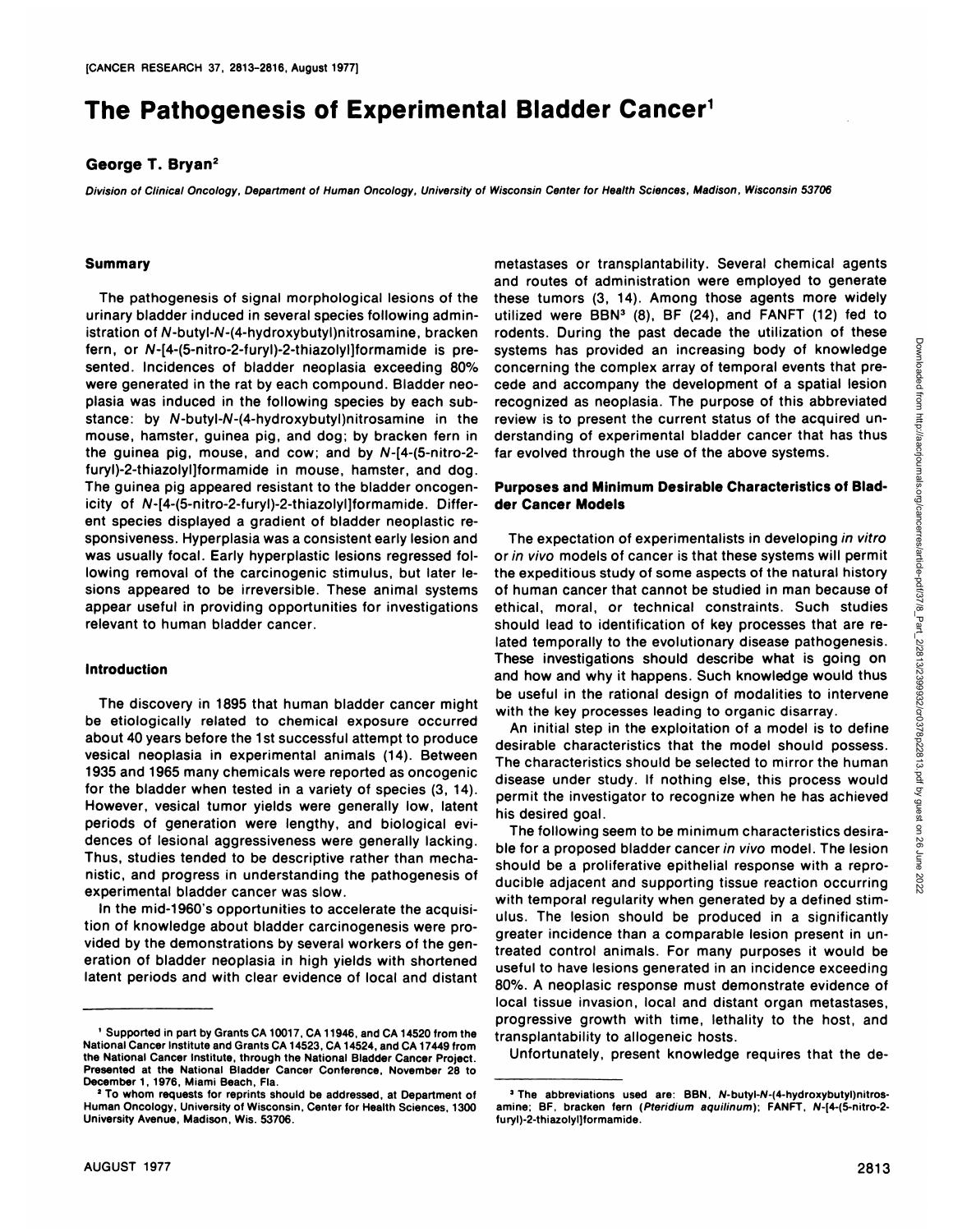sired in vivo system must first display morphological bladder cancer before extensions backward in time can be made to such sentinel lesions. The substances BBN (1, 8, 15-17), BE (22-25), and FANFT (6, 9-12, 27) provide the stimuli to generate in a variety of species epithelial lesions bearing accepted morphological and, in some cases, biological evi dences of neoplasia. In the rat, feeding BBN (1, 8, 15-17), BE (22, 24, 25), or FANFT (11 ,12, 27) produces a high yield, generally exceeding 90%, of epithelial tumors. This neopla sia is usually preceded by epithelial hyperplasia (4, 11, 27) and may be accompanied by squamous metaplasia. Early epithelial lesions may be papillary or sessile. Eventually, penetration into subjacent bladder tissues occurs, as well as the formation of intravesicular lymphatic and venous emboli. Lesions of long standing may nearly occlude the bladder lumen, and thus it is somewhat surprising that more rats do not die as a result of this proliferative onslaught.

When animals begin to lose weight and exhibit signs of lower urinary tract dysfunction, most experimentalists kill their subjects to secure fresh tissues. Thus, no experiments dealing with bladder carcinogenesis have been conducted with the deliberate intention of permitting experimental ani mals to die as a result of their intentionally generated le sions, and it may not be entirely unexpected .that so few animals display local, regional, or distant metastases. Nev ertheless, such metastases have been observed and reported (4, 11, 22). Additionally, allogeneic unconditioned hosts have served as admirable recipients for these neo plastic transplants (11).

The histological characteristics of bladder neoplasia produced by BBN (16), BE (22), or FANFT (11, 27) are those of transitional cell carcinoma in the majority of cases. Occa sionally, squamous cell carcinoma may be interspersed, on rarely it may be a singular manifestation. Exceedingly un common are adenocarcinoma, undifferentiated carcinoma, or nonepithelial tumors of the bladder. These histological characteristics observed are very similar to those reported for humans with bladder neoplasia residing in most por tions of the world except certain areas of Africa.

# Variable Species Susceptibility to BBN, BF, or FANFT

A number of animal species have been assessed for blad den carcinogenicity following exposure to BBN (1, 15,17), BE (22, 23), or FANFT (6, 7, 9-12). From these studies it appears that much species response variation exists. Rats are most susceptible to BBN, followed by mice, hamsters, and guinea pigs (15, 17). With FANFT, the rat is most sus ceptible, followed by the mouse and hamster (6, 10, 12). Paradoxically, the guinea pig seems refractory to the blad den oncogenicity of FANFT (7). With BE, the rat appears most susceptible, followed by the guinea pig and mouse (22). Finally, the dog bladder is susceptible to the onco genic effects of both BBN (15) and FANFT (9), while the cow responds well to BF (23).

It is tempting to speculate that differences, perhaps ge netic, may regulate the metabolic activation pathways in these diverse species, leading subsequently to the macro molecular carcinogen adducts currently implicated as the essential molecular lesions preceding neoplasia. It has recently been suggested that such metabolic differences in<br>all species measured, including man (19–21). This has<br>all species measured, including man (19–21). This has<br>formed the basis for a hypothesis, currently under test,<br> aromatic amine acetylation-deacetylation reactions exist for all species measured, including man (19-21). This has formed the basis for a hypothesis, currently under test, seeking evidence that humans with bladder cancer are less capable of acetylating aromatic amines into apparently biologically innocuous molecular species (21). Such a hypoth esis, if supported, could account in part for the apparent individuality of response exhibited by mammals to bladder carcinogens. Alternative hypotheses, as yet untested, might be generated to account for species and individual variable responses to bladder carcinogens.

## **Comparative Temporal Bladder Epithelial Response to** FANFT, BBN, or BF

It is instructive to compare further the temporal appear ance and known biological attributes that have been identi fied in studies in several species exposed to FANFT (4, 6, 9-12, 27). Such a comparison is presented in Table 1, which displays the characteristics identified at the light micro scopic level. It is clear that morphological evidence of epi thelial disturbance occurs early after initial exposure to FANFT for each susceptible species (4,5, 9-12, 27).

Variability in time of appearance of carcinoma has been most rigorously studied in the rat, but some data are available for the other species (6, 9, 10, 15, 17, 23). Epithelial proliferative lesions penetrate adjacent bladder tissues and, on this basis, have been recognized as carcinoma. Recent biological data (4) strongly suggest that, by 10 weeks of exposure to FANFT, the bladder epithelium has developed characteristics that preclude reversibility following the re moval of FANFT from the diet.

| avıcı                                                                                                             |
|-------------------------------------------------------------------------------------------------------------------|
| Temporal comparison of bladder effects of FANFT fed to several species and of BBN or BF fed to rats               |
| Depicted are the reported periods when manifestation of bladder effects have appeared following administration of |
| the above carcinogens. These data have been developed from published reports cited in the text.                   |
|                                                                                                                   |

Table1

| Carcinogen   | <b>Species</b> | Minimum latency (wk) |           |                        |                   |                  |                        |
|--------------|----------------|----------------------|-----------|------------------------|-------------------|------------------|------------------------|
|              |                | Hyperplasia          | Carcinoma | Squamous<br>metaplasia | <b>Metastases</b> | Incidence<br>(%) | Transplanta-<br>bility |
| <b>FANFT</b> | Rat            | $2 - 3$              | $9 - 12$  | Yes                    | Yes               | 90               | Yes                    |
| <b>FANFT</b> | Mouse          | з                    | $7 - 10$  | Yes                    | Yes               | 90               | Yes                    |
| <b>FANFT</b> | Hamster        | 6                    | 18        | Yes                    | Yes               | 90               | Unknown                |
| <b>FANFT</b> | Doa            | 6                    | 98        | Yes                    | No                | 90               | Unknown                |
| <b>FANFT</b> | Guinea pig     | None                 | None      | None                   | None              | 0                | None                   |
| ВF           | Rat            | з                    | 13        | Yes                    | Yes               | 80               | Unknown                |
| <b>BBN</b>   | Rat            | 4                    | 13        | Yes                    | Yes               | 90               | Yes                    |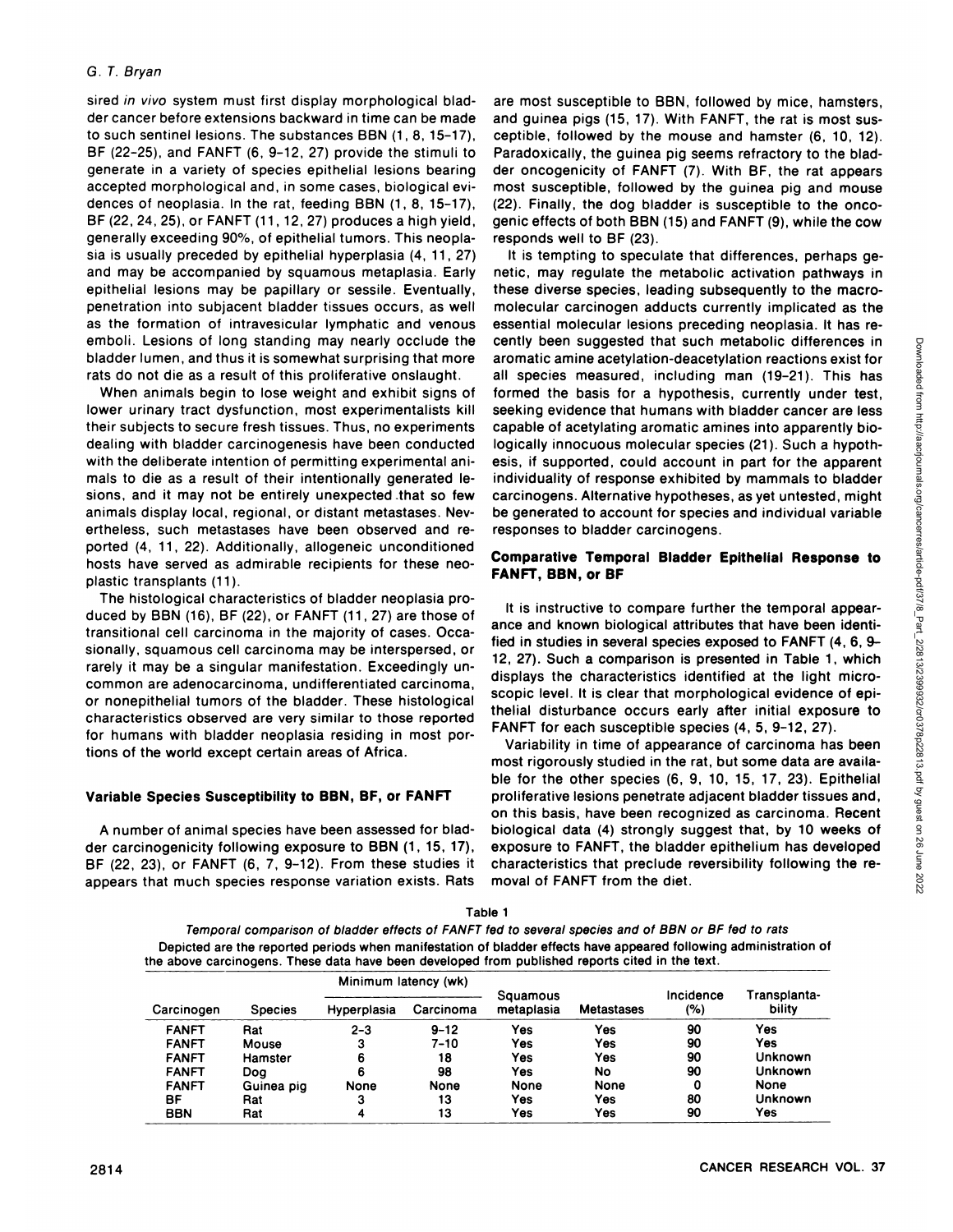Lesions thus produced by FANET become progressive in mass and depth of extension. Local pelvic and distant me tastases have been found for the rat, mouse, and hamster, but not the dog (6, 9-12). The incidence of invasive on metastatic bladder carcinoma exceeds 90% in those species surviving 10 or more weeks. Additionally, transplantability of bladder neoplasia to allogeneic recipients has been dem onstrated for rats and mice (11, 26).

Studies of the temporal appearance of epithelial bladder lesions following exposure to BBN on BF (15, 16, 22) have been carried out in the rat (Table 1). The response observed has been closely similar to that reported for FANFT, suggesting that with bladder organotrophic stimuli of comparable potency the observed biological response may reflect an inherent property of the altered mucosa.

## **Temporal Comparison of Early Histological Rat Bladder Epithelial Alterations with Subsequent Biological Fate**

A major criticism of morphological interpretation as a sole criterion of malignancy is that it may not accurately reflect the biological potential of the lesion under examination. Thus, any morphological entity may be associated with a measurable probability of regressing, remaining static, on progressing. Until recently (4), evaluations of experimental bladder lesions viewed by microscopy were based on morphological similarity to comparable human lesions coupled with the known biological fate of humans who harbored such lesions. This linkage to human biology, while sugges tive, did not establish that the experimentally produced disease was an appropriate human mirror.

Recently, Cohen et al. (4) have presented evidence relat ing the morphological and biological fate of bladder lesions developed by FANFT in the Fischer rat model. Mild focal hyperplasia occurred within 2 weeks of exposure but re-<br>8. gressed upon withdrawal of FANFT. Similarly, moderate focal hyperplasia observed at 6 weeks was reversible. At 8 weeks, marked focal hyperplasia was present and persisted as hyperplasia throughout the experimental duration. Fi nally, at 10 or more weeks of FANFT administration, transi tional cell tumors were detected that became eventually progressive and invasive. The conclusion of these workers (4) was that hyperplastic lesions developing through 6 weeks of FANFT feeding appear to be reversible if FANFT is discontinued, but lesions appearing later seem to be irreversible, even if FANFT administration is discontinued. This novel study has provided strong relational documenta-<br>
Bladfas in Res by Faction N.14 (Felling Of the University of the University of the University of the University tion of the morphological and biological attributes of bladder lesions induced in rats and provides a powerful conceptual and experimental tool for further studies.

## **Conclusion**

I have tried to portray the major thrust of current studies dealing with the pathogenesis of experimental bladder can- of Urinary Bladder Tumors Induced by N-Butyl-N-(4-hydroxybucer. Studies concerned with this topic have progressed from a purely descriptive approach to mechanistic ap- and Sugihara, S. Effect of Various Factors on Induction of Urinary proaches and from questions dealing with "what?" to those Bladder Tumors in Animal proaches and from questions dealing with "what?" to those Bladder Tumors in Animal dealing with "bow?" Medal exchange are now excluded to t dealing with "how?" Model systems are now available to permit the experimentalist to investigate the influence of

various factors, presented concurrently on sequentially, on the temporal progression and augmented incidence of the development of bladder cancer. Examples of such studies recently presented can be cited (2, 5, 13, 28). These represent some of the newer studies designed to provide comprehension—to answer "why?" Knowledge of molecular events will ultimately serve as the basis for rational ap proaches to process intervention in the genesis and evolu tion of bladder cancer. Experimental systems will provide a leading role in this dynamic process, and, through the continuous interaction of scientists utilizing these ap proaches with their clinical counterparts, control of cancer is anticipated.

#### **References**

- Tumors Induced in Rats and Mice with N-Butyl-N-(4-hydroxybu tyl)nitrosamine. Gann,64:331-336,1973.
- 2. Bryan, G. T., and Springberg, P. D. Role of the Vehicle in the Genesis of Bladder Carcinomas in Mice by the Pellet Implantation Technic. Cancer Res.,26: 105-109,1966.
- 3. Bryan, G. T. , and Yoshida, 0. Artificial Sweeteners as Urinary Bladder Carcinogens. Arch. Environ. Health, 23: 6-12, 1971.
- Cohen, S. M., Jacobs, J. B., Arai, M., Johanssen, S., and Friedell, G. H. Early Lesions in Experimental Bladder Cancer: Experimental Design and Light Microscopic Findings. Cancer Res., 26: 2508-2511, 1976.
- 5. Cohen, S. M., Wittenberg, J. F., and Bryan, G. T. Effect of Avitaminosis A and Hypervitaminosis A on Urinary Bladder Carcinogenicity of N-[4-(5- Nitro-2-furyl)-2-thiazolyl)formamide. Cancer Res., 36: 2334-2339, 1976.
- 6. Croft, W. A., and Bryan, G. T. Production of Urinary Bladder Carcinomas in Male Hamsters by N-[4-(5-Nitro-2-furyl)-2-thiazolyljacetamide, or Formic Acid 2-[4-(5-Nitro-2-furyl)-2-thiazolyl]hydrazide. J. Natl. Cancer Inst., 51: 941-949, 1973.
- 1. Akagi, G., Akagi, A., Kimura, M., and Otsuka, H. Comparison of Bladder<br>
1. Akagi, G., Akagi, A., Kimura, M., and Miss with N-Butyl-N-(4-hydroxybu-<br>
1. Vipintrosamine Gann, 64: 331-336, 1973<br>
2. Bryan, G. T., and Springb 7. Croft, W. A., Skibba, J. L., Lower, G. M., and Bryan, G. T. Refractoriness of Guinea Pigs to Carcinogenesis by N-[4-(5-Nltro-2-furyl)-2-thiazo lyI]formamide (FANFT), N-[4-(5-Nitro-2-furyl)-3-thiazolyljacetamide (NFTA), Formic Acid 2-[4-(5-Nitro-2-furyl)-2-thiazolyl]hydrazide (FNT) and 4(5)-(3,3-Dimethyl-1-triazeno)imidazole-5(4)-carboxamide (DTIC, NSC 45388). Proc. Am. Assoc. Cancer Res., 17: 122, 1976.
- Druckrey, H., Preussmann, R., Ivankovic, S., Schmidt, C. H., Mennel, H. D., and Stahl, K. W. Selektive Erzeugung von Blasenkrebs an Ratten durch Dibutyl-und N-Butyl-N-butanol(4)-nitrosamin. Z. Krebsforsch. , 66: 280-290,1964.
- 9. Ertürk, E., Atassi, S. A., Yoshida, O., Cohen, S. M., Price, J. M., and Bryan, G. T. Comparative Urinary and Gallbladder Carcinogenicity of N- [4-(5-Nitro-2-furyl)-2-thiazolyljformamide and N-[4(5-Nitro-2-furyl)-2-thia zolyljacetamide in the Dog. J. Natl. Cancer Inst., 45: 535-542, 1970.
- 10. Ertürk, E., Cohen, S. M., and Bryan, G. T. Urinary Bladder Carcinogenicity of N-[4-(5-Nitro-2-furyl)-2-thiazolyl]formamide in Female Swiss Mice. Cancer Res., 30: 1309-1311, 1970.
- 11. Ertürk, E., Cohen, S. M., Price, J. M., and Bryan, G. T. Pathogenesis, Histology, and Transplantability of Urinary Bladder Carcinomas Induced in Albino Rats by Oral Administration of N-[4-(5-Nitro-2-furyl)-2-thiazo lyljformamide. Cancer Res., 29: 2219-2228, 1969.
- 12. Ertürk, E., Price, J. M., Morris, J. E., Cohen, S., Leith, R. S., Von Esch,  $\overline{S}_{\text{A}}$ , M., and Crovetti, A. J. The Production of Carcinoma of the Urinary  $\overline{S}_{\text{A}}$ Bladder in Rats by Feeding N-[4-(5-Nitro-2-furyl)-2-thiazolyl]formamide.<br>Cancer Res., 27: 1998-2002, 1967.
- 13. Headley, D. B., Cohen, S. M., and Bryan, G. T. Suppression of Antibodymediated and Cell-mediated Murine Immunity by the Carcinogen N-[4-(5-Nitro-2-furyl)-2-thiazolyl]acetamide. Cancer Res., 37: 974-979, 1977
- 14. Hueper, W. C. Occupational and Environmental Cancers of the Urinary System, pp. 1-369. New Haven, Conn.: Yale University Press, 1969.
- 15. Ito, N. Early Changes Caused by N-Butyl-N-(4-hydroxybutyl)nitrosamine in the Bladder Epithelium of Different Animal Species. Cancer Res., 36: 2528-2531 , 1976.
- 16. Ito, N., Hiasa, Y., Tamai, A., Okajima, E., and Kitamura, H. Histogenesis tyl)nitrosamine in Rats. Gann, 60: 401-410, 1969.
- 17. Ito,N.,Matayoshi,K.,Arai,M.,Yoshioka,Y.,Kamamato,Y., Makiura,5., Bladder Tumors in Animals by N-Butyl-N-(hydroxybutyl)nitrosamine.
- 18. Jacobs, J. B., Arai, M., Cohen, S. M., and Friedell, C. H. Early Lesions in Experimental Bladder Cancer: Scanning Electron Microscopy of Cell